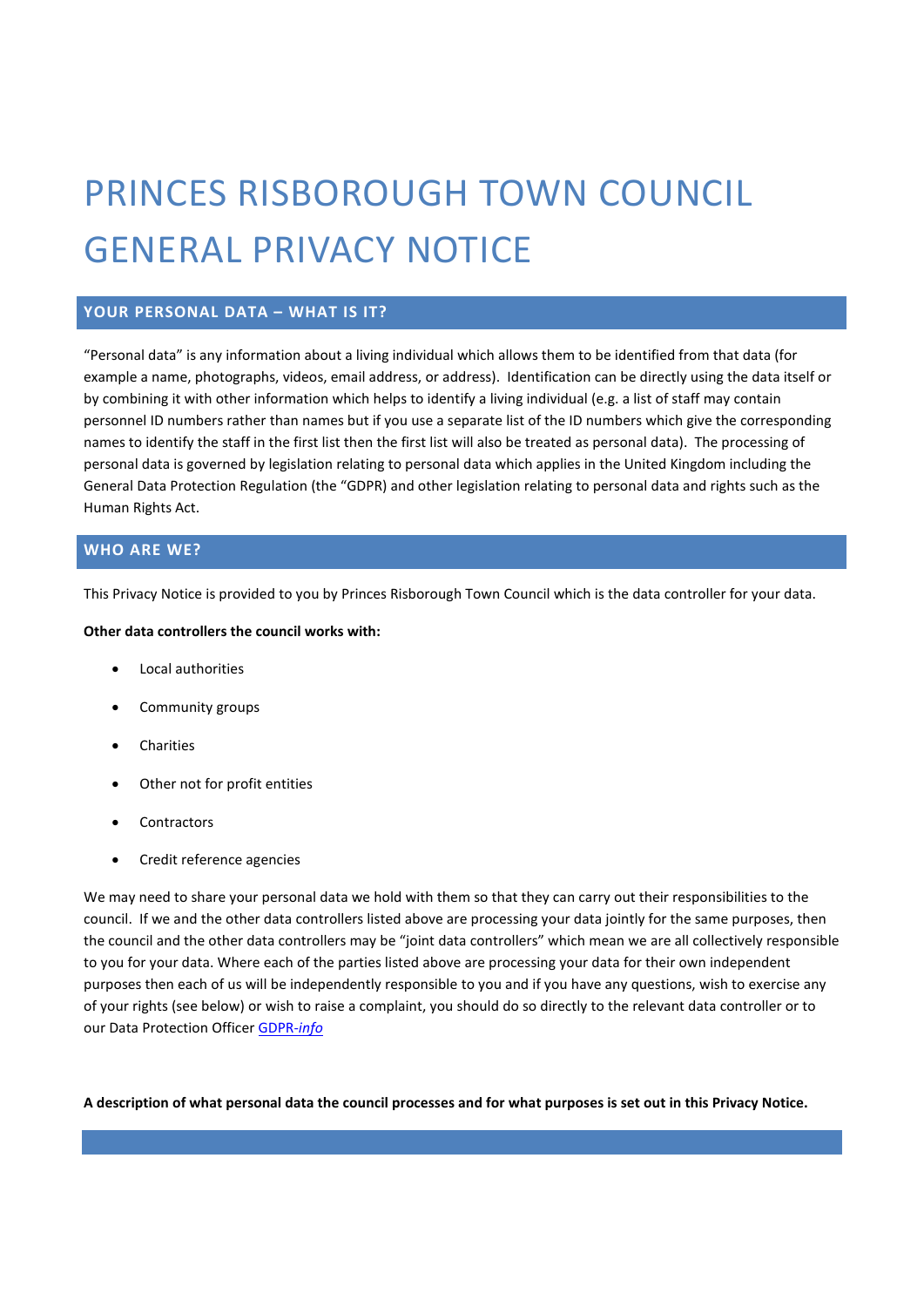# **THE COUNCIL WILL PROCESS SOME OR ALL OF THE FOLLOWING PERSONAL DATA WHERE NECESSARY TO PERFORM ITS TASKS:**

- Names, titles, and aliases, photographs;
- Contact details such as telephone numbers, addresses, and email addresses;
- Where they are relevant to the services provided by a council, or where you provide them to us, we may process information such as gender, age, marital status, nationality, education/work history, academic/professional qualifications, hobbies, family composition, and dependants;
- Where you pay for activities such as use of a council hall or room, financial identifiers such as bank account numbers, payment card numbers, payment/transaction identifiers, policy numbers, and claim numbers;
- The personal data we process may include sensitive or other special categories of personal data such as criminal convictions, racial or ethnic origin, mental and physical health, details of injuries, medication/treatment received, political beliefs, trade union affiliation, genetic data, biometric data, data concerning and sexual life or orientation.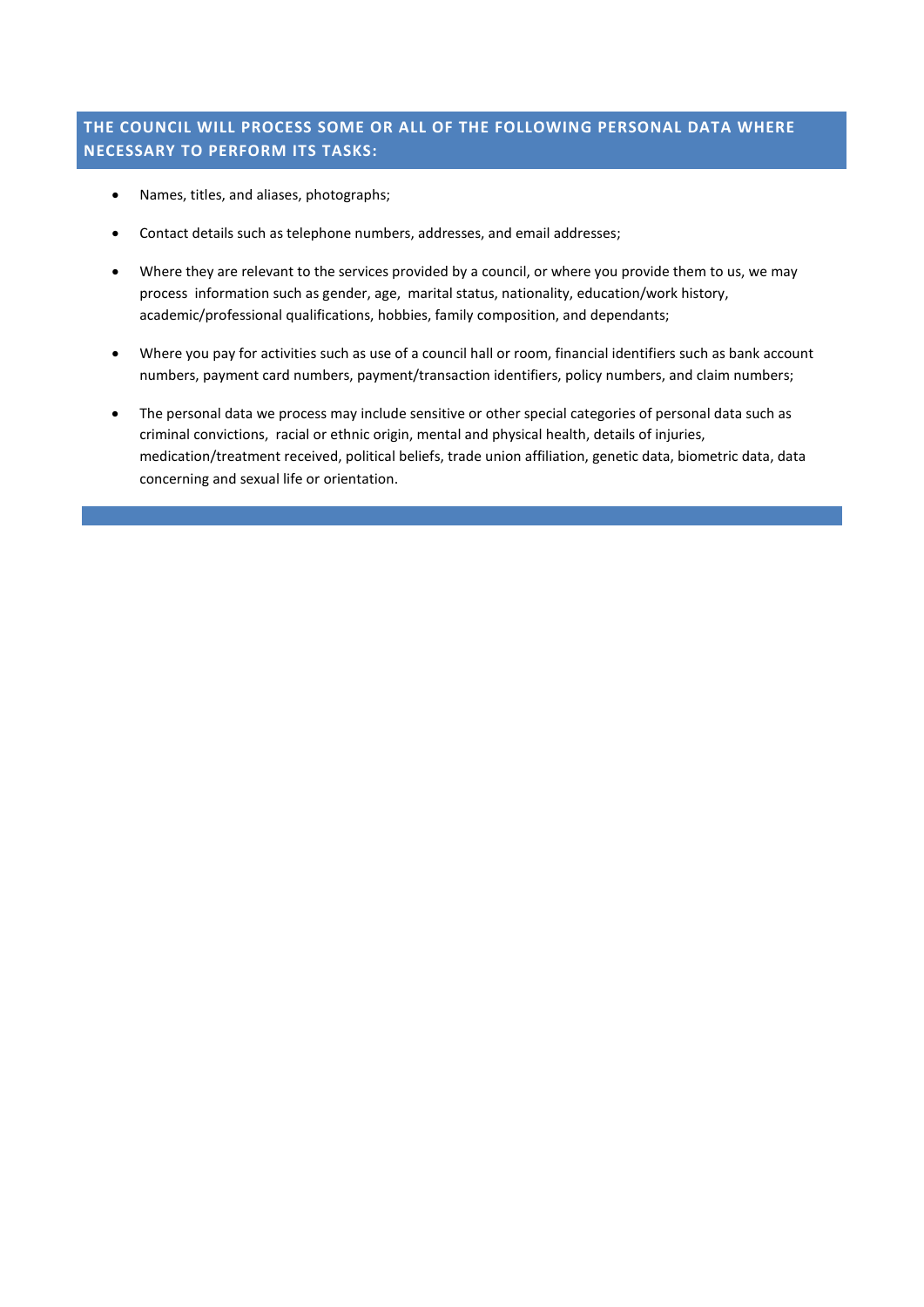#### **HOW WE USE SENSITIVE PERSONAL DATA**

Normally we do not store sensitive personal data however, we may process sensitive personal data including, as appropriate:

- information about your physical or mental health or condition in order to monitor sick leave and take decisions on your fitness for work;
- your racial or ethnic origin or religious or similar information in order to monitor compliance with equal opportunities legislation;
- in order to comply with legal requirements and obligations to third parties.
- These types of data are described in the GDPR as "Special categories of data" and require higher levels of protection. We need to have further justification for collecting, storing and using this type of personal data.
- We may process special categories of personal data in the following circumstances:
- In limited circumstances, with your explicit written consent.
- Where we need to carry out our legal obligations.
- Where it is needed in the public interest.
- Less commonly, we may process this type of personal data where it is needed in relation to legal claims or where it is needed to protect your interests (or someone else's interests) and you are not capable of giving your consent, or where you have already made the information public.

#### **DO WE NEED YOUR CONSENT TO PROCESS YOUR SENSITIVE PERSONAL DATA?**

In limited circumstances, we may approach you for your written consent to allow us to process certain sensitive personal data. If we do so, we will provide you with full details of the personal data that we would like and the reason we need it, so that you can carefully consider whether you wish to consent.

# **THE COUNCIL WILL COMPLY WITH DATA PROTECTION LAW. THIS SAYS THAT THE PERSONAL DATA WE HOLD ABOUT YOU MUST BE:**

- Used lawfully, fairly and in a transparent way.
- Collected only for valid purposes that we have clearly explained to you and not used in any way that is incompatible with those purposes.
- Relevant to the purposes we have told you about and limited only to those purposes.
- Accurate and kept up to date.
- Kept only as long as necessary for the purposes we have told you about.
- Kept and destroyed securely including ensuring that appropriate technical and security measures are in place to protect your personal data to protect personal data from loss, misuse, unauthorised access and disclosure.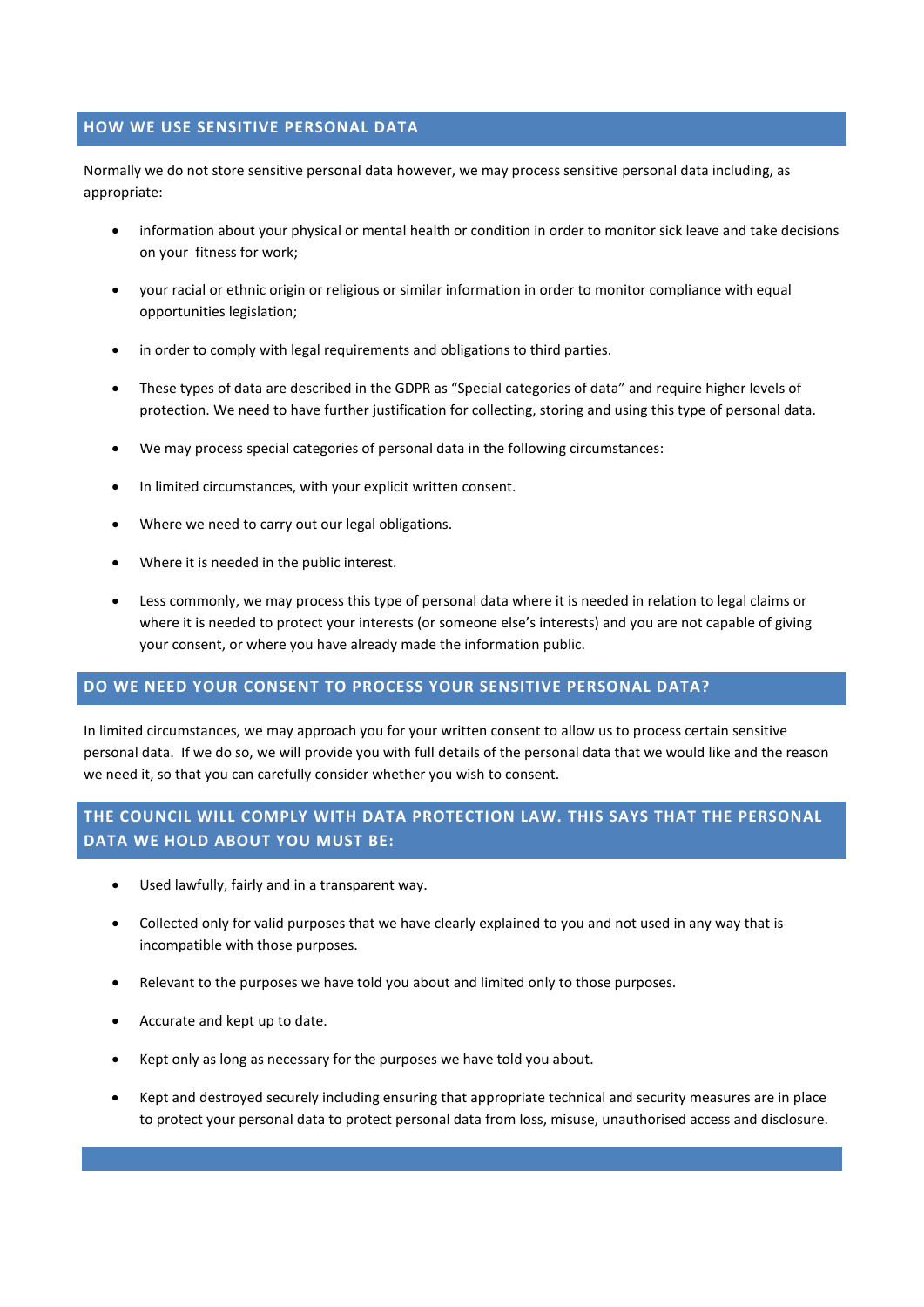#### **WE USE YOUR PERSONAL DATA FOR SOME OR ALL OF THE FOLLOWING PURPOSES:**

- To deliver public services including to understand your needs to provide the services that you request and to understand what we can do for you and inform you of other relevant services;
- To confirm your identity to provide some services;
- To contact you by post, email, telephone or using social media (e.g., Facebook, Twitter, WhatsApp);
- To help us to build up a picture of how we are performing;
- To prevent and detect fraud and corruption in the use of public funds and where necessary for the law enforcement functions;
- To enable us to meet all legal and statutory obligations and powers including any delegated functions;
- To carry out comprehensive safeguarding procedures (including due diligence and complaints handling) in accordance with best safeguarding practice from time to time with the aim of ensuring that all children and adults-at-risk are provided with safe environments and generally as necessary to protect individuals from harm or injury;
- To promote the interests of the council;
- To maintain our own accounts and records;
- To seek your views, opinions or comments;
- To notify you of changes to our facilities, services, events and staff, councillors and other role holders;
- To send you communications which you have requested and that may be of interest to you. These may include information about campaigns, appeals, other new projects or initiatives;
- To process relevant financial transactions including grants and payments for goods and services supplied to the council
- To allow the statistical analysis of data so we can plan the provision of services.

Our processing may also include the use of CCTV systems for the prevention and prosecution of crime.

## **WHAT IS THE LEGAL BASIS FOR PROCESSING YOUR PERSONAL DATA?**

The council is a public authority and has certain powers and obligations. Most of your personal data is processed for compliance with a legal obligation which includes the discharge of the council's statutory functions and powers. Sometimes when exercising these powers or duties it is necessary to process personal data of residents or people using the council's services. We will always take into account your interests and rights. This Privacy Notice sets out your rights and the council's obligations to you.

We may process personal data if it is necessary for the performance of a contract with you, or to take steps to enter into a contract. An example of this would be processing your data in connection with the use of hall rental facilities, or the acceptance of an allotment garden tenancy

Sometimes the use of your personal data requires your consent. We will first obtain your consent to that use.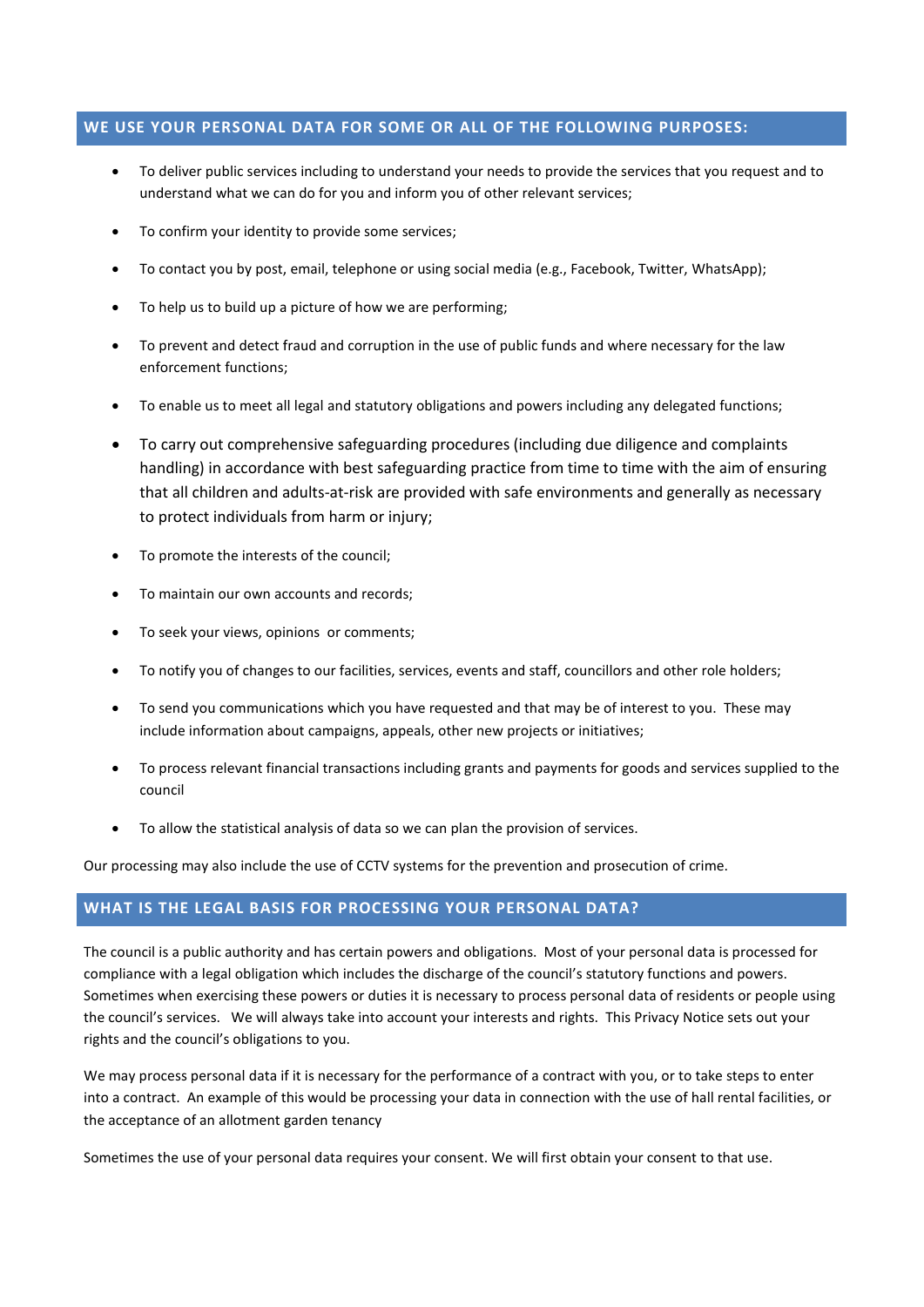#### **SHARING YOUR PERSONAL DATA**

This section provides information about the third parties with whom the council may share your personal data. These third parties have an obligation to put in place appropriate security measures and will be responsible to you directly for the manner in which they process and protect your personal data. It is likely that we will need to share your data with some or all of the following (but only where necessary):

- The data controllers listed above under the heading "Other data controllers the council works with";
- Our agents, suppliers and contractors. For example, we may ask a commercial provider to publish or distribute newsletters on our behalf, or to maintain our database software;
- On occasion, other local authorities or not for profit bodies with which we are carrying out joint ventures e.g. in relation to facilities or events for the community.

#### **HOW LONG DO WE KEEP YOUR PERSONAL DATA?**

We will keep some records permanently if we are legally required to do so. We may keep some other records for an extended period of time. For example, it is currently best practice to keep financial records for a minimum period of 7 years to support HMRC audits or provide tax information. We may have legal obligations to retain some data in connection with our statutory obligations as a public authority. The council is permitted to retain data in order to defend or pursue claims. In some cases the law imposes a time limit for such claims (for example 3 years for personal injury claims or 6 years for contract claims). We will retain some personal data for this purpose as long as we believe it is necessary to be able to defend or pursue a claim. In general, we will endeavour to keep data only for as long as we need it. This means that we will delete it when it is no longer needed.

#### **YOUR RIGHTS AND YOUR PERSONAL DATA**

You have the following rights with respect to your personal data:

When exercising any of the rights listed below, in order to process your request, we may need to verify your identity for your security. In such cases we will need you to respond with proof of your identity before you can exercise these rights.

## **THE RIGHT TO ACCESS PERSONAL DATA WE HOLD ON YOU**

At any point you can contact us to request the personal data we hold on you as well as why we have that personal data, who has access to the personal data and where we obtained the personal data from. Once we have received your request we will respond within one month. Please go to the website of our Data Protection Officer [GDPR-](https://gdpr-info.com/data-protection-contact-form/)*info*

There are no fees or charges for the first request but additional requests for the same personal data or requests which are manifestly unfounded or excessive may be subject to an administrative fee.

#### **THE RIGHT TO CORRECT AND UPDATE THE PERSONAL DATA WE HOLD ON YOU**

If the data we hold on you is out of date, incomplete or incorrect, please go to the website of our Data Protection Officer [GDPR-](https://gdpr-info.com/data-protection-contact-form/)*info*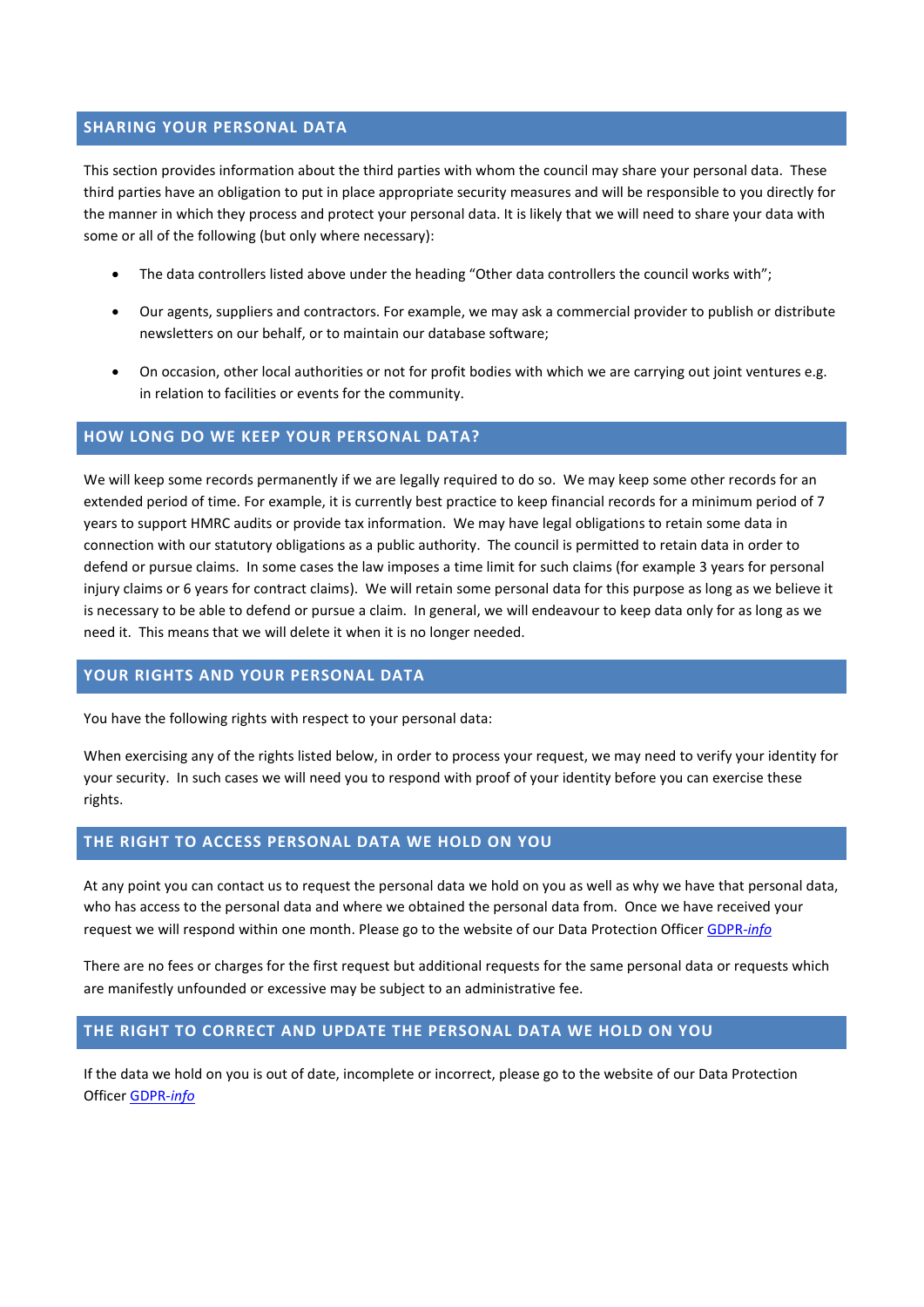## **THE RIGHT TO HAVE YOUR PERSONAL DATA ERASED**

If you feel that we should no longer be using your personal data or that we are unlawfully using your personal data, you can request that we erase the personal data we hold. Please go to the website of our Data Protection Officer [GDPR-](https://gdpr-info.com/data-protection-contact-form/)*info* 

When we receive your request we will confirm whether the personal data has been deleted or the reason why it cannot be deleted (for example because we need it for to comply with a legal obligation).

# **THE RIGHT TO OBJECT TO PROCESSING OF YOUR PERSONAL DATA OR TO RESTRICT IT TO CERTAIN PURPOSES ONLY**

You have the right to request that we stop processing your personal data or ask us to restrict processing. Upon receiving the request we will contact you and let you know if we are able to comply or if we have a legal obligation to continue to process your data. Please go to the website of our Data Protection Officer GDPR-*info* 

## **THE RIGHT TO DATA PORTABILITY**

You have the right to request that we transfer some of your data to another controller. We will comply with your request, where it is feasible to do so, within one month of receiving your request. Please go to the website of our Data Protection Officer [GDPR-](https://gdpr-info.com/data-protection-contact-form/)*info*

# **THE RIGHT TO WITHDRAW YOUR CONSENT TO THE PROCESSING AT ANY TIME FOR ANY PROCESSING OF DATA TO WHICH CONSENT WAS OBTAINED**

You can withdraw your consent easily by visiting this websit[e https://gdpr-info.com/data-protection-contact-form/](https://gdpr-info.com/data-protection-contact-form/) or email them gdpr@gdpr-info.com.

# **THE RIGHT TO LODGE A COMPLAINT WITH THE INFORMATION COMMISSIONER'S OFFICE.**

You can contact the Information Commissioners Office on 0303 123 1113 or via email [https://ico.org.uk/global/contact](https://ico.org.uk/global/contact-us/email/)[us/email/](https://ico.org.uk/global/contact-us/email/) or at the Information Commissioner's Office, Wycliffe House, Water Lane, Wilmslow, Cheshire SK9 5AF.

#### **TRANSFER OF DATA ABROAD**

Any personal data transferred to countries or territories outside the European Economic Area ("EEA") will only be placed on systems complying with measures giving equivalent protection of personal rights either through international agreements or contracts approved by the European Union. [Our website is also accessible from overseas so on occasion some personal data (for example in a newsletter) may be accessed from overseas].

#### **FURTHER PROCESSING**

If we wish to use your personal data for a new purpose, not covered by this Privacy Notice, then we will provide you with a new notice explaining this new use prior to commencing the processing and setting out the relevant purposes and processing conditions. Where and whenever necessary, we will seek your prior consent to the new processing.